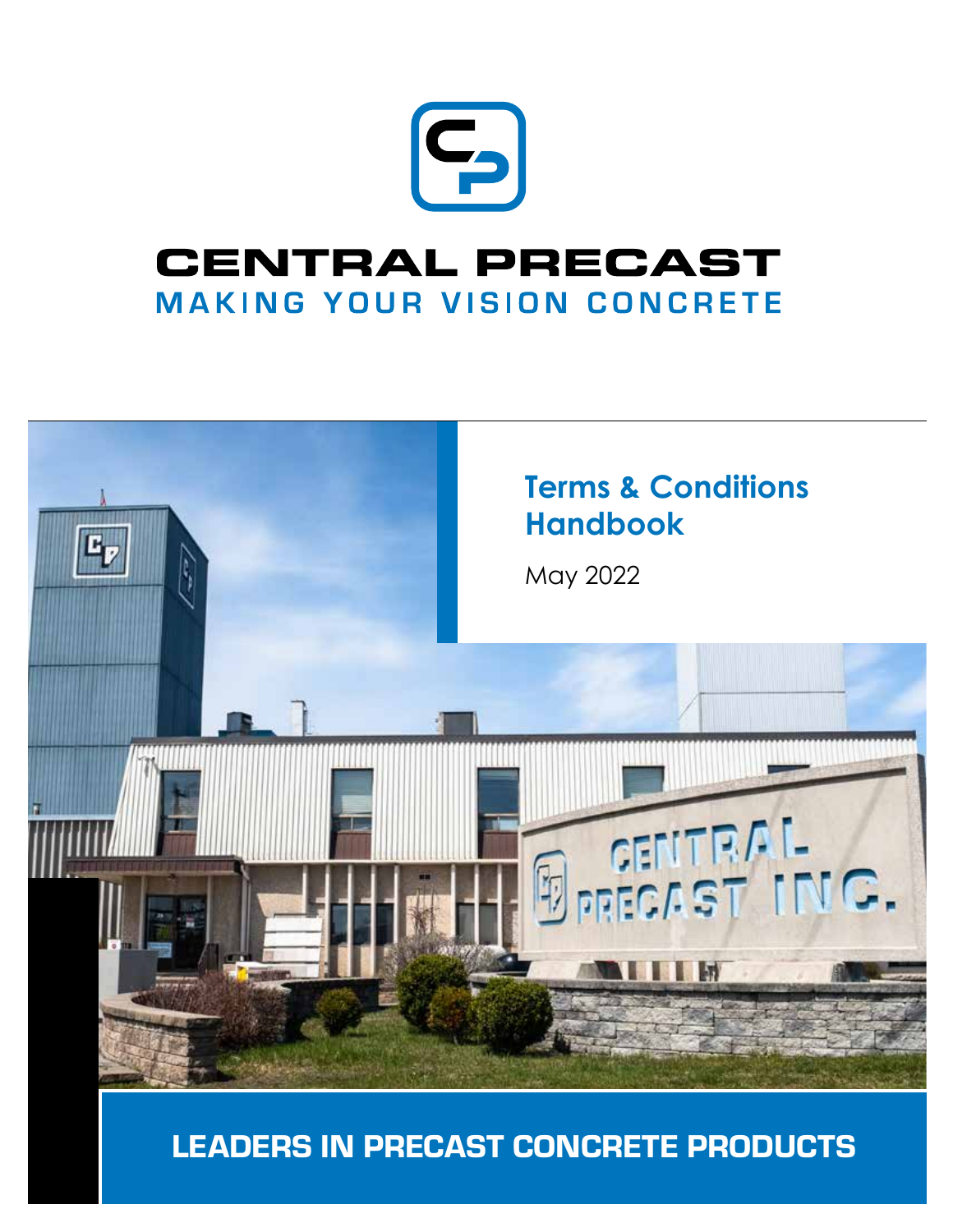## **Table of Contents**

| <b>Payments and Procedures</b>              |  |
|---------------------------------------------|--|
|                                             |  |
|                                             |  |
|                                             |  |
|                                             |  |
|                                             |  |
|                                             |  |
|                                             |  |
|                                             |  |
|                                             |  |
| <b>Order Cancellation and Order Changes</b> |  |
|                                             |  |
|                                             |  |
|                                             |  |
|                                             |  |
|                                             |  |
|                                             |  |
|                                             |  |
|                                             |  |
|                                             |  |
|                                             |  |
|                                             |  |
|                                             |  |
|                                             |  |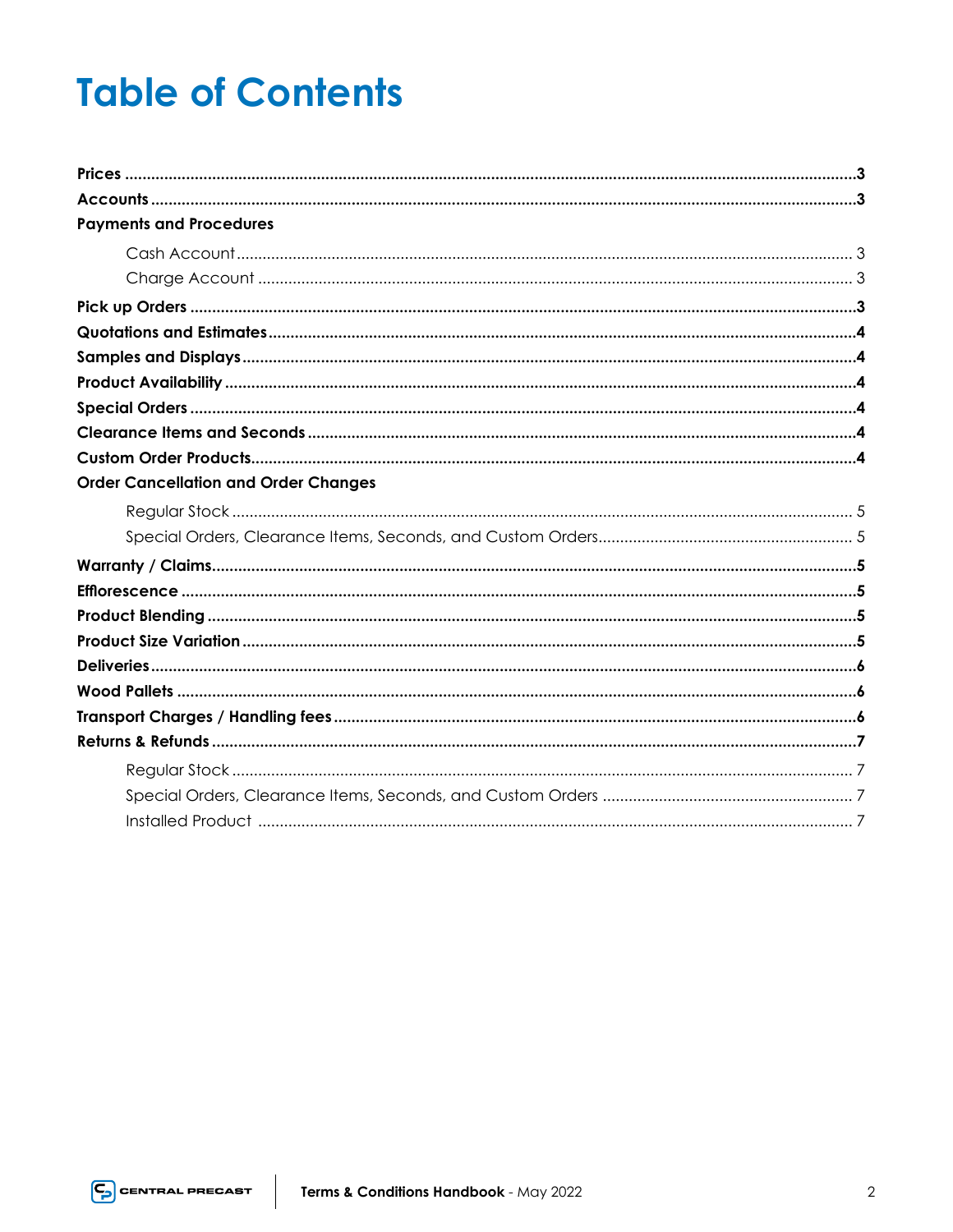# **Terms & Conditions**

## **PRICES**

Prices are subject to change without notice. A digital copy of the current price lists will be made available upon request to contractors with a valid Central Precast (CP) account.

## **ACCOUNTS**

Landscape contractors wishing to open a cash account must provide proof of company (Business number (preferred), website, business card). To open a charge account, Central Precast credit application must be fully completed, signed, and submitted to ar@centralprecast.com. Any unsigned application will not be processed. Upon completion of the credit check, our credit department will notify the customer by e-mail.

## **PAYMENTS AND PROCEDURES**

#### **Cash Account**

Orders must be paid in full prior to pick up or loading for delivery. Acceptable methods of payment include Cash, Debit, Visa, MC, Amex, and E-transfer.

All e-transfers must be submitted to ar@centralprecast.com and the customer must use the order number as the security question answer. Sold products cannot be picked up or be loaded for delivery until accounting has confirmed the receipt of the e-transfer.

#### **Charge Account**

Our standard terms on charge account are net 15th of the month following. Overdue accounts will be temporally put on on hold until the overdue balance is fully paid. Customers failing to adhere to Central Precast Inc. terms of credit may have **credit privileges revoked.** Accounts exceeding authorized credit limit will need to be evaluated and adjusted by our credit department if credit worthiness warrants.

Acceptable payment methods are cash, cheque, and e-transfer. **Charge account customers wishing to pay their account by CREDIT CARD will be subject to a 2.1% processing fees.**

## **PICK UP ORDERS**

Orders must be picked up by the customer within five (5) business days from date of order confirmation Partial pick-ups on an order **will not be accepted.** Items being picked up **must match the bill of sale**.

When picking up an order, it is the responsibility of the customer to ensure they have the capacity to transport **full** orders. Items removed from original wood pallet at time of pick up will be considered as **FINAL SALE.** 

All shortages, damages, errors due to order processing or shipping must be noted at time of delivery or pick up and brought to the attention of the CP sales team or dispatcher within **48 hours of delivery or pick up.**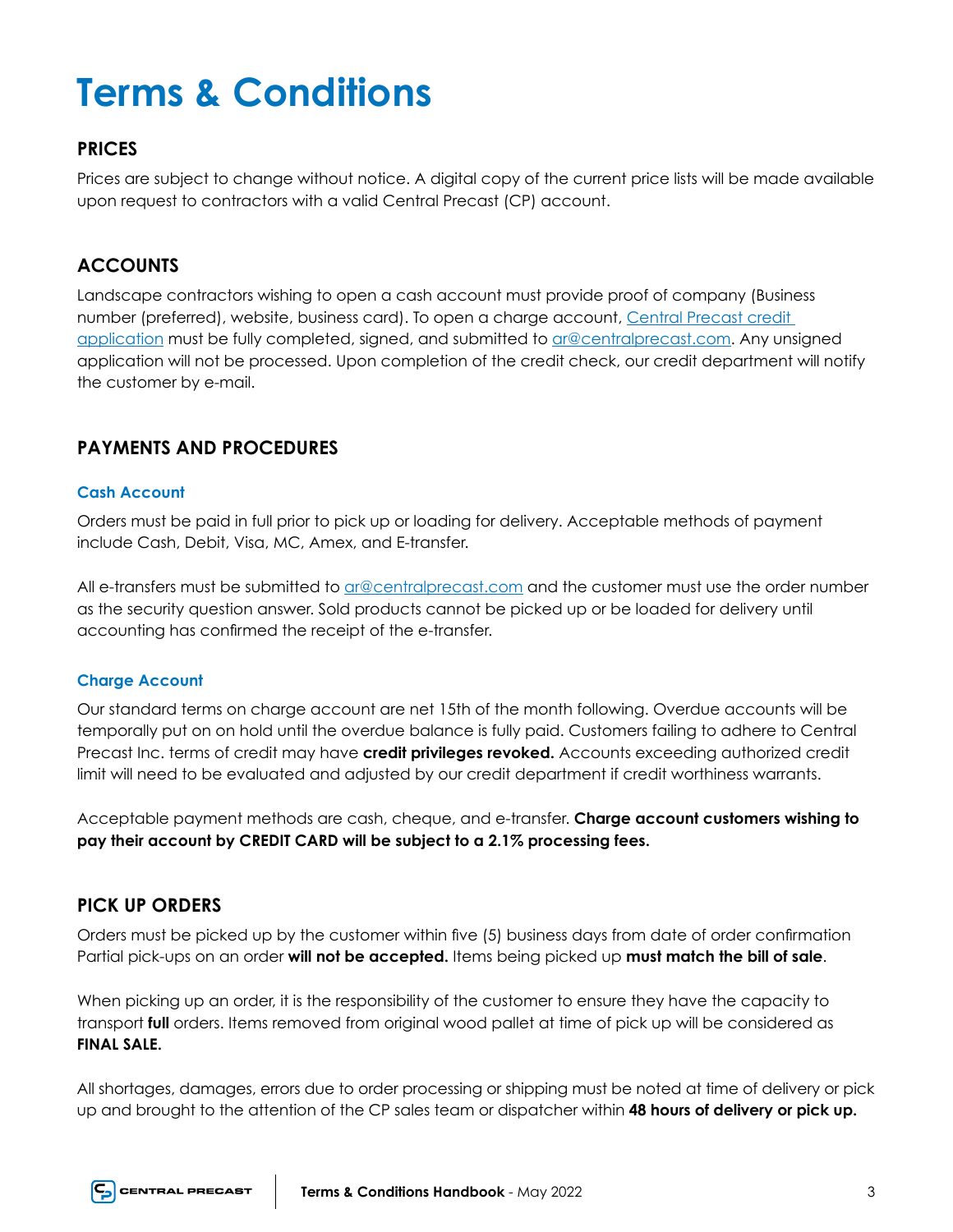## **QUOTATIONS AND ESTIMATES**

Quotations or estimates are only to be used as a guideline. Prices are continually changing due to market fluctuations, freight and transportation costs, and other factors. The customer must verify pricing at the time of their order to ensure that there have been no changes from the time the estimate was issued. CP will not be held liable for any incorrect plan take-offs or estimates. It is the customer's duty to provide CP with accurate order quantities.

## **SAMPLES AND DISPLAYS**

All samples and displayed products are a representation of the actual products available for sale. CP does not guarantee that the products supplied will be an exact match in colour, texture or size to any previous sample or display.

For safety and security reasons, customers are **prohibited** from entering the CP yard for the purpose of viewing in-stock products unless accompanied by a CP representative.

## **PRODUCT AVAILABILITY**

CP will make every effort to fulfill an order, however, CP is not responsible for unexpected delays, including but not limited to, restricted stock supply, manufacturing, or distribution delays. Requests for layaway, deferred or reserved orders will not be accepted.

## **SPECIAL ORDERS**

Special Order products are not regular stock items. Only full cubes can be purchased.

- Retail Customers will be required to prepay the special orders in full.
- Customers with a valid CP **Cash** Account will be required to pay a 50% deposit.
- Customers with a valid CP **Charge** Account will be required to sign a **Special Order** Authorization form.

Once a Special Order product has arrived at CP, the customer must accept delivery or pick up the items within ten (10) business days. No returns, exchanges or refunds will be accepted. **ALL SALES ARE FINAL.**

## **CLEARANCE ITEMS AND SECONDS**

There is no CP warranty on Clearance Items and Seconds. These items are sold **as is** and **ALL SALES ARE FINAL.** 

## **CUSTOM ORDER PRODUCTS**

Custom Order Products are engineered and fabricated to order and must be prepaid at time of purchase. It is the responsibility of the customer to provide all necessary information requested by CP to produce a Custom Order Product. **ALL SALES ARE FINAL.** No returns, refunds or exchanges will be accepted.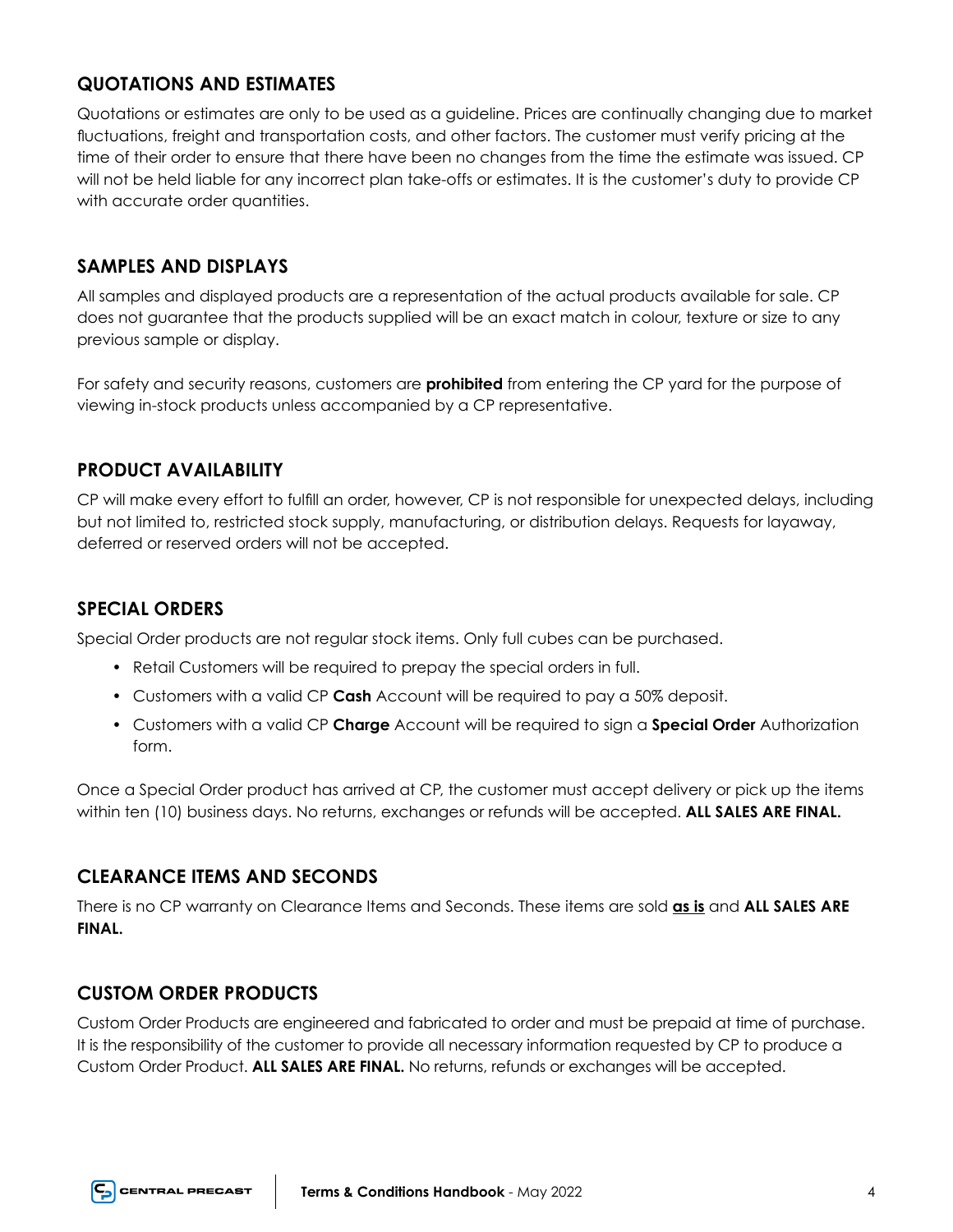## **ORDER CANCELLATION AND ORDER CHANGES**

#### **Regular Stock**

A minimum **48-hour** notice is required to cancel or change a regular stock order scheduled for delivery or pick up. Failure to provide the 48-hour notice may result in the inability to cancel or change the order.

Certain cancellations or change requests may be accommodated within the 48-hour window with the approval of a CP manager and may be subject to a **\$75.00 handling fee.** 

#### **Special Orders, Clearance Items, Seconds, and Custom Orders**

Special Orders, Clearance Items, Seconds, and Custom Orders, once purchased, cannot be cancelled. Refer to the Returns and Refunds Section of this policy.

## **WARRANTY / CLAIMS**

Precast concrete products comply with CSA Standards A23.4

Products sold by CP are subject to individual manufacturers' (i.e.: Permacon, Techo Bloc, Rinox, Oaks, Browns, etc.) warranties once purchased or installed. Any manufacturing product defects must be reported to CP upon receipt of goods. Goods subject to claims, must be intact and available for inspection by CP or a representative from the vendor. After inspection by the appropriate party, a resolution will be provided to the customer within a reasonable timeframe.

## **EFFLORESCENCE**

Efflorescence is a naturally occurring salt deposit that can form when water is present in or on natural raw materials such as, but not limited to, brick, concrete, stone, and stucco. Efflorescence should dissipate under normal exterior conditions. CP will not accept any liability or claims should efflorescence appear within products manufactured by CP or its suppliers.

## **PRODUCT BLENDING**

Occasionally, natural raw materials used to produce hardscape and masonry products will exhibit shade variations. Therefore, blending products by mixing from different pallets, if applicable, is recommended. CP will not accept liability for shaded areas of installed product. It is the customer's responsibility to ensure products are well blended.

## **PRODUCT SIZE VARIATION**

The stated sizes of products sold are nominal only. Size variations may occur as a result of the manufacturing process.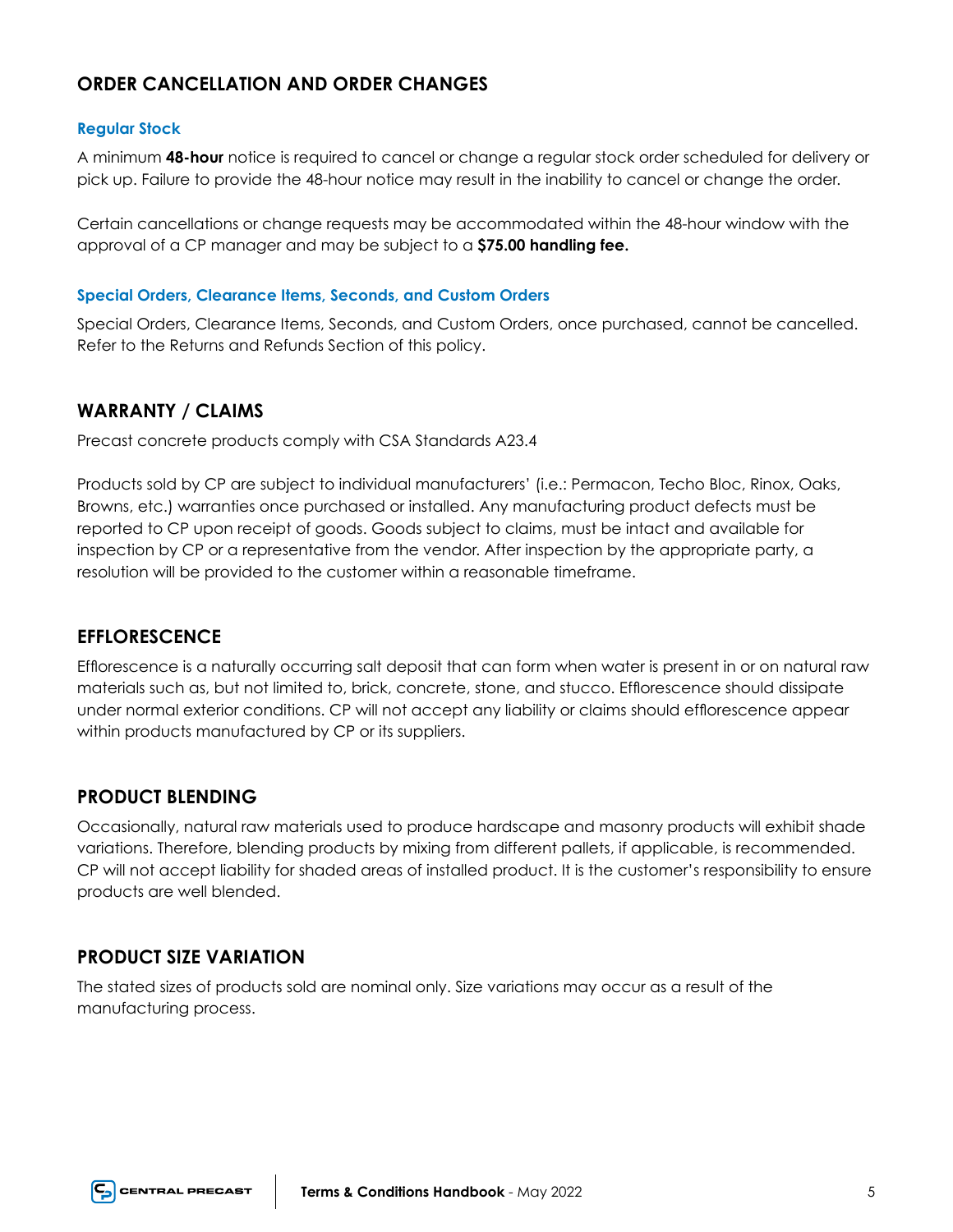## **DELIVERIES**

Orders must be shipped within ten (10) business days from date of order confirmation.

At CP, we will make every effort to meet customer delivery commitments. Any deviation from the agreed upon delivery time or day will be communicated to the customer as soon as possible and alternate arrangements will be made.

Discrepancies in quantities or product items from those shown on the delivery slip, must be reported **within 48 hours of delivery.** 

It is the customer's responsibility to ensure someone is on site to accept and confirm delivery. It is our policy that all orders are to be curbside delivery. CP reserves the right to refuse any special delivery instructions that are deemed to be dangerous or unreasonable. Any special delivery instructions will be assessed on site by the CP delivery driver and will be at the customer's risk. The CP driver reserves the right to refuse any special on-site delivery instruction that may cause damage to surroundings including but not limited to equipment, property, walkways, driveways, and grassy areas. In these cases, product will be dropped in a safe location or area.

## **WOOD PALLETS**

Pallets are the property of CP. Items delivered on pallets will be subject to a pallet charge of \$40. This charge will be partially refundable when the client returns the pallet to CP, in usable and saleable condition. All retail cash sales must present the original invoice for a refund.

**Returnable pallets will be subject to a \$5.00 handling fee when returned by the customer to our yard, and \$7.00 when picked up from a jobsite.** 

## **TRANSPORT CHARGES / HANDLING FEES**

Minimum delivery charges:

Zone 1 (0-30km): \$125 Zone 2 (31-50km): \$200 Zone  $3$  (51 km +): to be quoted

Transportation charges are calculated based on 25 Bongard Avenue being the point of departure.

Delivery charges are subject to change based on the size of the order. A minimum \$125.00 delivery charge will apply for an order and a subsequent \$50.00 minimum charge will apply if part of the order is shipped from a second CP location. Every effort will be made to ship orders from a single location. Zone 3 deliveries will be subject to a surcharge. Inquire with sales staff to confirm delivery charges at time of purchase.

Request for product or pallet pick up will be subject to our CP zone minimum. Pick up in excess of four pallets will be subject to an additional charge per pallet. Pick ups will be scheduled at **CP's convenience** based on truck availability.